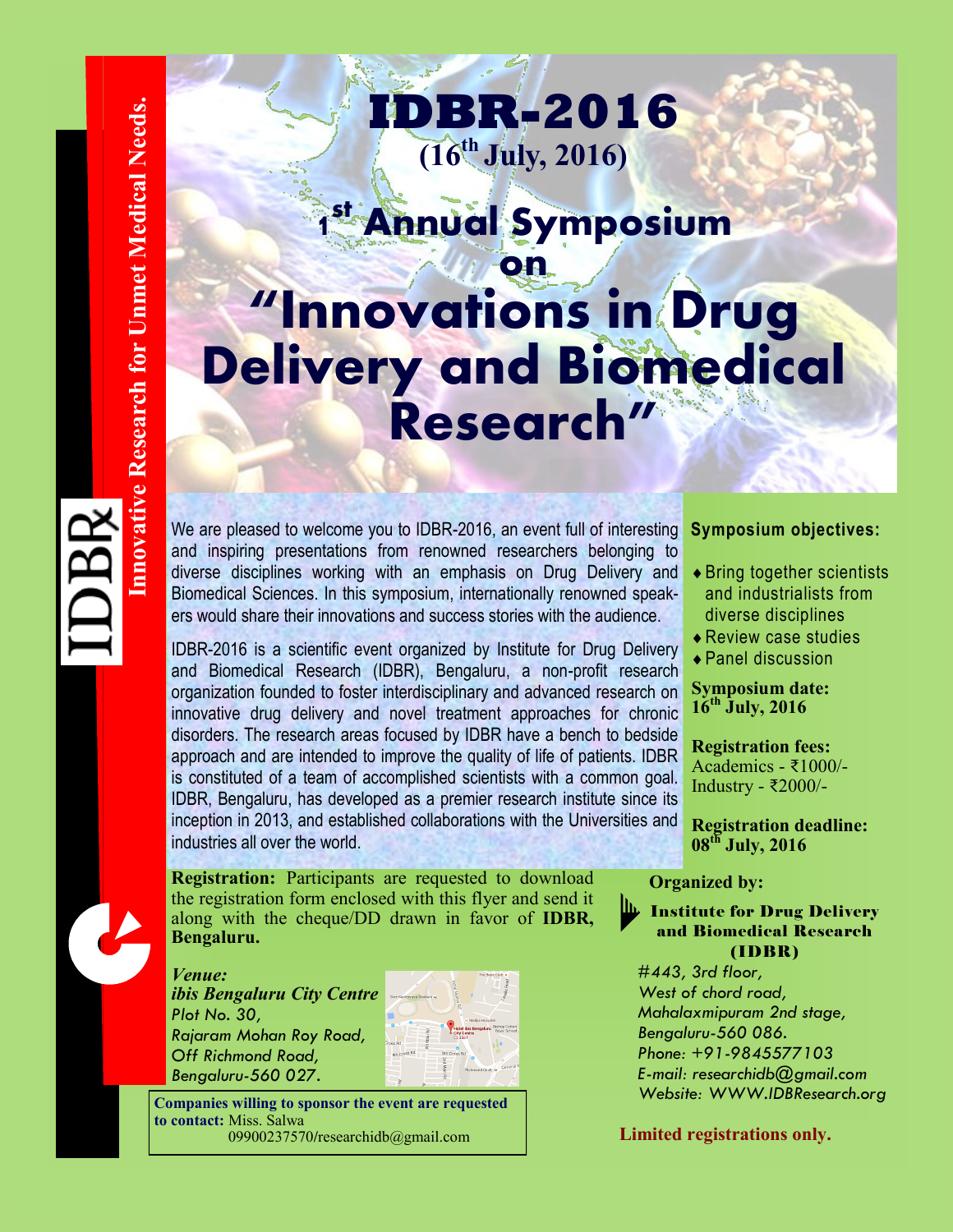### **IDBR-2016**

**(16th July, 2016)**

### **1 st Annual Symposium**

### **on**

## **"Innovations in Drug Delivery and Biomedical Research"**

### **PROGRAM SCHEDULE**

| Time              | <b>Speakers</b>                                                                                                                    | <b>Topics</b>                                                                                                         |
|-------------------|------------------------------------------------------------------------------------------------------------------------------------|-----------------------------------------------------------------------------------------------------------------------|
| 8.30 AM-9.15 AM   | <b>REGISTRATION &amp; BADGE PICK UP</b>                                                                                            |                                                                                                                       |
| 9.15 AM-9.30 AM   | <b>WELCOME ADDRESS &amp; PROGRAM AGENDA</b>                                                                                        |                                                                                                                       |
| 9.30 AM-10.15 AM  | Dr. Paranjothy Kanni                                                                                                               |                                                                                                                       |
|                   | Director-Technology Management,<br>Institute for Drug Delivery and<br>Biomedical Research, Bengaluru                               | <b>Need for Interdisciplinary</b><br><b>Approach in the Drug</b><br><b>Delivery and Biomedical</b><br><b>Research</b> |
| 10.15 AM-11.00 AM | Dr. Guru Betageri<br>Associate Dean, Graduate College of<br>Biomedical Sciences, Western University of<br>Health Sciences, CA, USA | <b>Liposomal Drug Delivery:</b><br><b>From Bench to Clinic</b>                                                        |
| 11.00 AM-11.20 AM | <b>COFFEE BREAK</b>                                                                                                                |                                                                                                                       |
| 11.20 AM-12.05 PM | Dr. Jayanta Haldar                                                                                                                 |                                                                                                                       |
|                   | Associate Professor-New Chemistry Unit,<br>Jawaharlal Nehru Centre for Advanced<br>Scientific Research (JNCASR), Bengaluru         | <b>Antimicrobial Polymers for</b><br>the Prevention & Treatment<br>of Bacterial infections                            |
| 12.05 PM-12.45 PM | Dr. Vijay Kulkarni                                                                                                                 |                                                                                                                       |
|                   | Scientist, Steer Life, Bengaluru                                                                                                   | <b>Recent advances in Hot Melt</b><br><b>Extrusion Technology</b>                                                     |
| 12.45 PM-2.00 PM  | <b>LUNCH BREAK</b>                                                                                                                 |                                                                                                                       |
| 2.00 PM-2.30 PM   | Dr. Raj Singh Thakur                                                                                                               |                                                                                                                       |
|                   | School of Pharmacy, Queen's University<br>Belfast, UK                                                                              | <b>Microneedles for Sustained</b><br><b>Ocular Drug Delivery</b>                                                      |
| 2.30 PM-3.00 PM   | Dr. Sreekanth Pentlavalli                                                                                                          |                                                                                                                       |
|                   | School of Mechanical & Aerospace, Queen's<br>University Belfast, UK                                                                | <b>In situ forming Injectable</b><br><b>Implants for Bone</b><br><b>Regeneration</b>                                  |
| 3.00 PM-3.45 PM   | Dr. Malathi Lakshmikumaran                                                                                                         |                                                                                                                       |
|                   | Lakshmikumaran and Sridharan<br>Attorneys, Bengaluru.                                                                              | <b>Innovation, Protection and</b><br><b>Out licensing the Product</b>                                                 |
| 3.45 PM-4.00 PM   | <b>CONCLUDING REMARKS</b>                                                                                                          |                                                                                                                       |
| 4.00 PM-5.00 PM   | <b>REFRESHMENTS &amp; SOCIAL HOUR</b>                                                                                              |                                                                                                                       |

**Institute for Drug Delivery and Biomedical Research**